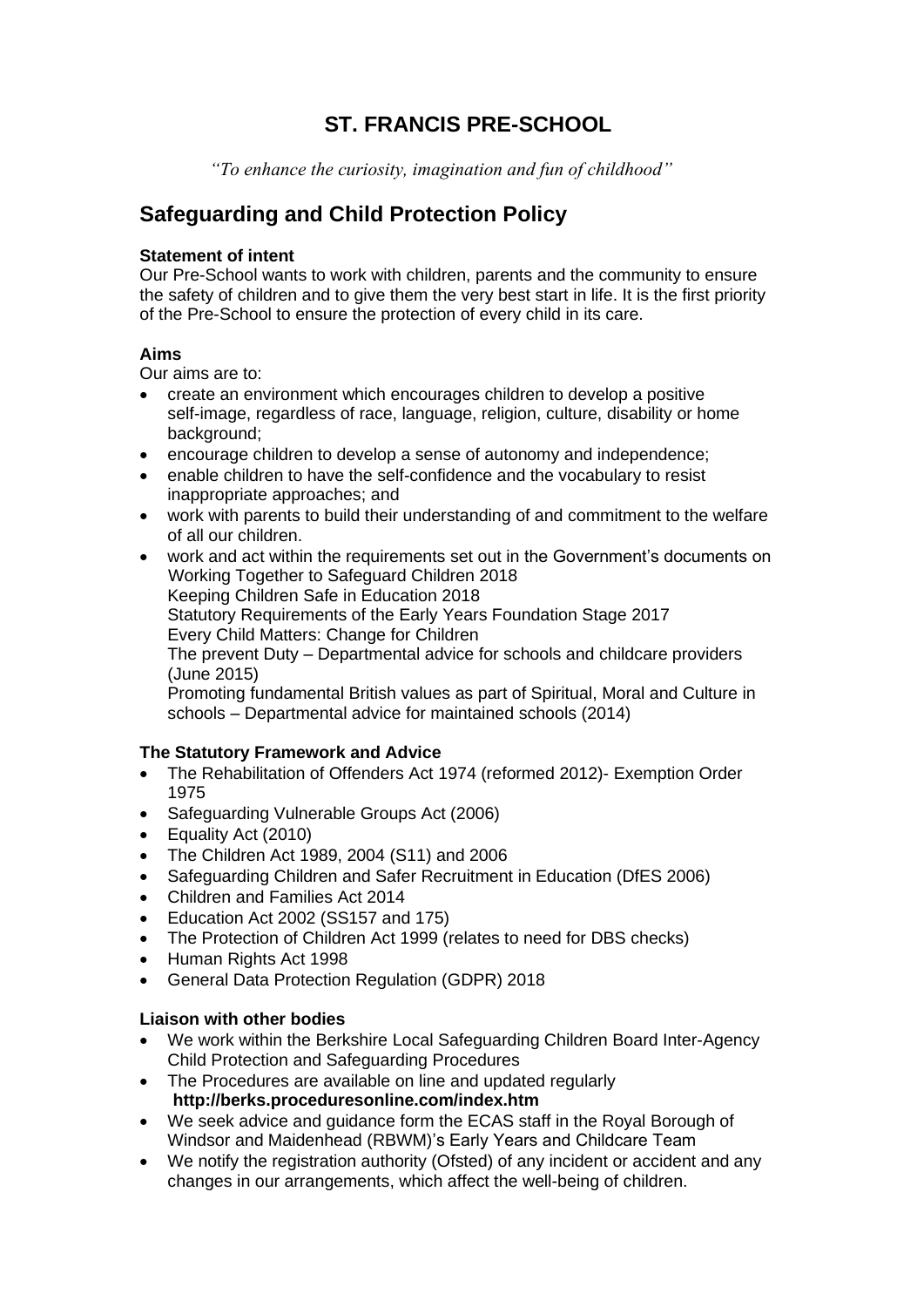- We have procedures for contacting the Local Authority Designated Officer (LADO) of RBWM, Bracknell Forest Borough Council (BFBC) and Surrey County Council on child protection issues, including maintaining a list of names, addresses and telephone numbers of social workers, to ensure that it is easy, in any emergency, for the pre-school and social services to work well together.
- Records of the local NSPCC contacts are also kept.
- If a report is to be made to the authorities, we act within the Local Safeguarding Children (LSCB) Child Protection Procedures in deciding whether we must inform the child's parents at the same time.

#### **Contact Details**

| Child protection procedures                      | www.lscb@rbwm.gov.uk                 |
|--------------------------------------------------|--------------------------------------|
| <b>RBWM</b>                                      | 01628 683234                         |
|                                                  |                                      |
| <b>MASH</b>                                      | MASH@achievingforchildren.org.uk     |
| Ofsted                                           | 08456 014771 or 08456 404044         |
| Whistle Blowers help line                        | 0300 123 3155                        |
| <b>RBWM Contacts for Children's Social Care</b>  |                                      |
| <b>Services</b>                                  |                                      |
| Duty Desk - referral & Assessment team           | 01628 683150 (MASH)                  |
| <b>Emergency Duty Team</b>                       | 01344 786543 (MASH)                  |
| LADO - Sharon Richards - for allegations         |                                      |
| against staff                                    | 01628 685325                         |
| <b>Bracknell Forest Social Services Referral</b> | 01344 352005                         |
| Team                                             | Email: mash@bracknell-               |
| Emergency Duty Team 5pm-9pm Mon-Fri, 24          | forest.gov.uk/mash                   |
| hours weekends and bank holidays                 |                                      |
|                                                  | 01344 786543                         |
|                                                  |                                      |
| <b>Surrey Safeguarding Children Board</b>        | 0300 470 9100 (Surrey single point   |
|                                                  | access)                              |
|                                                  |                                      |
| <b>Support Team</b>                              | Out of hours 01483 517898            |
|                                                  |                                      |
| Lado                                             | 0300 1231650 or LADO@surreycc.gov.uk |
|                                                  |                                      |
| Schools line                                     | 0300 470 9100                        |
|                                                  |                                      |
| <b>Surrey North West</b>                         | 0300 123 1630                        |
|                                                  |                                      |
| Police                                           | 0845 8505 505                        |
|                                                  |                                      |
| <b>NSPCC</b>                                     | 0800 800 5000                        |
|                                                  | help@nspcc.org.uk                    |
|                                                  | <b>Text 88858</b>                    |
|                                                  |                                      |
|                                                  | Child line 0800 1111                 |
| <b>Parent line Plus</b>                          | 0808 800 2222                        |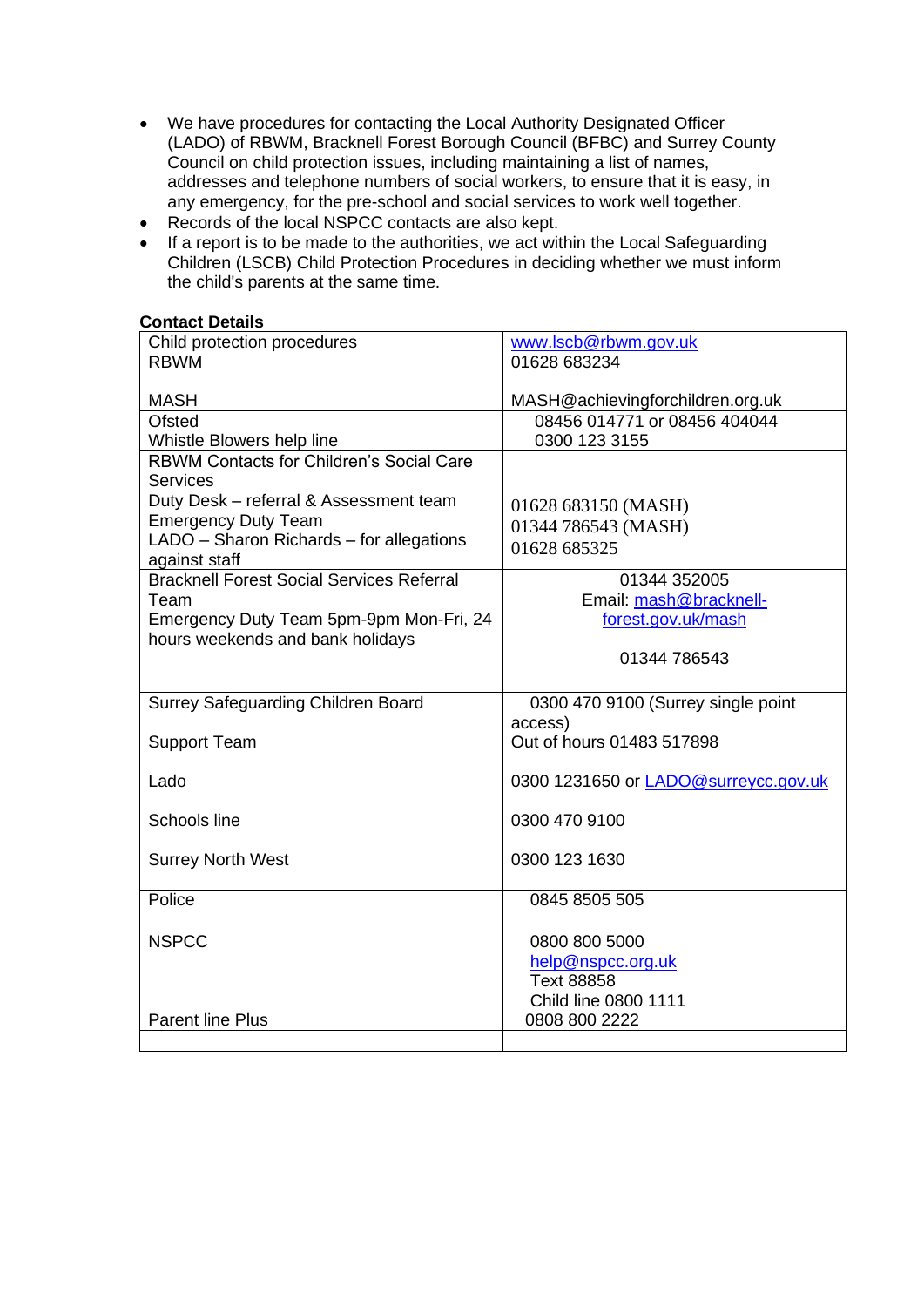# **Procedures**

# **Working with parents**

To ensure that we are working together, every parent is given a copy of this policy when their child starts at the Pre-School and is asked to sign to confirm that they have read it.

#### **Safeguarding Officers**

| <b>Lead Safeguarding Person</b>       | <b>Natalie Stock</b> |
|---------------------------------------|----------------------|
| Deputy Lead Safeguarding Persons      | Diane Dawson         |
| <b>Committee Safeguarding Officer</b> | Jaycie Warren        |
| <b>Safer Recruitment Officer</b>      | <b>Natalie Stock</b> |
|                                       | Diane Dawson         |

Staff will follow the policy of St Francis Pre-School and consult with Mrs Miccoli in the event of any safeguarding concerns of disclosures.

- **Staff to child ratio** is 1:4 for 2 year olds and is at least the statutorily required of 1:8 for 3 year olds.
- **Staff Recruitment**: Recruitment is overseen by the trained Safer Recruitment Officer, Jaycie Warren, Natalie Stock and Diane Dawson. Applicants for posts within the pre-school are clearly informed that the positions are covered by the Exemption Order 1975 of the Rehabilitation of Offenders Act 1974. Candidates are informed of the need to carry out checks before posts can be confirmed (refer: Safer workforce practice). Where applications are rejected because of information that has been disclosed, applicants have the right to know and to challenge incorrect information.(ref Staff Recruitment Policy)
- We abide by the Local Safeguarding Children Board's and Ofsted's requirements in respect of **references and DBS checks** for staff, committee members and volunteers, to ensure that no disqualified person or unfit person works at the preschool or has access to the children.
- We abide by the Protection of Children Act requirements in respect of any person who is dismissed from our employment, or resigns in circumstances that would otherwise have led to dismissal for reasons of child protection concern.
- **Role of Committee:** The Committee has overall responsibility for all safeguarding issues. They are guided by the document Working Together to Safeguard Children 2013.
- The Committee Safeguarding Officer is Jaycie Warren, who liaises regularly with the Lead Safeguarding Officer, Natalie Stock.
- The Committee Agenda will regularly consider such things as the funding of safeguarding training and resources, safer working practices and safer recruiting.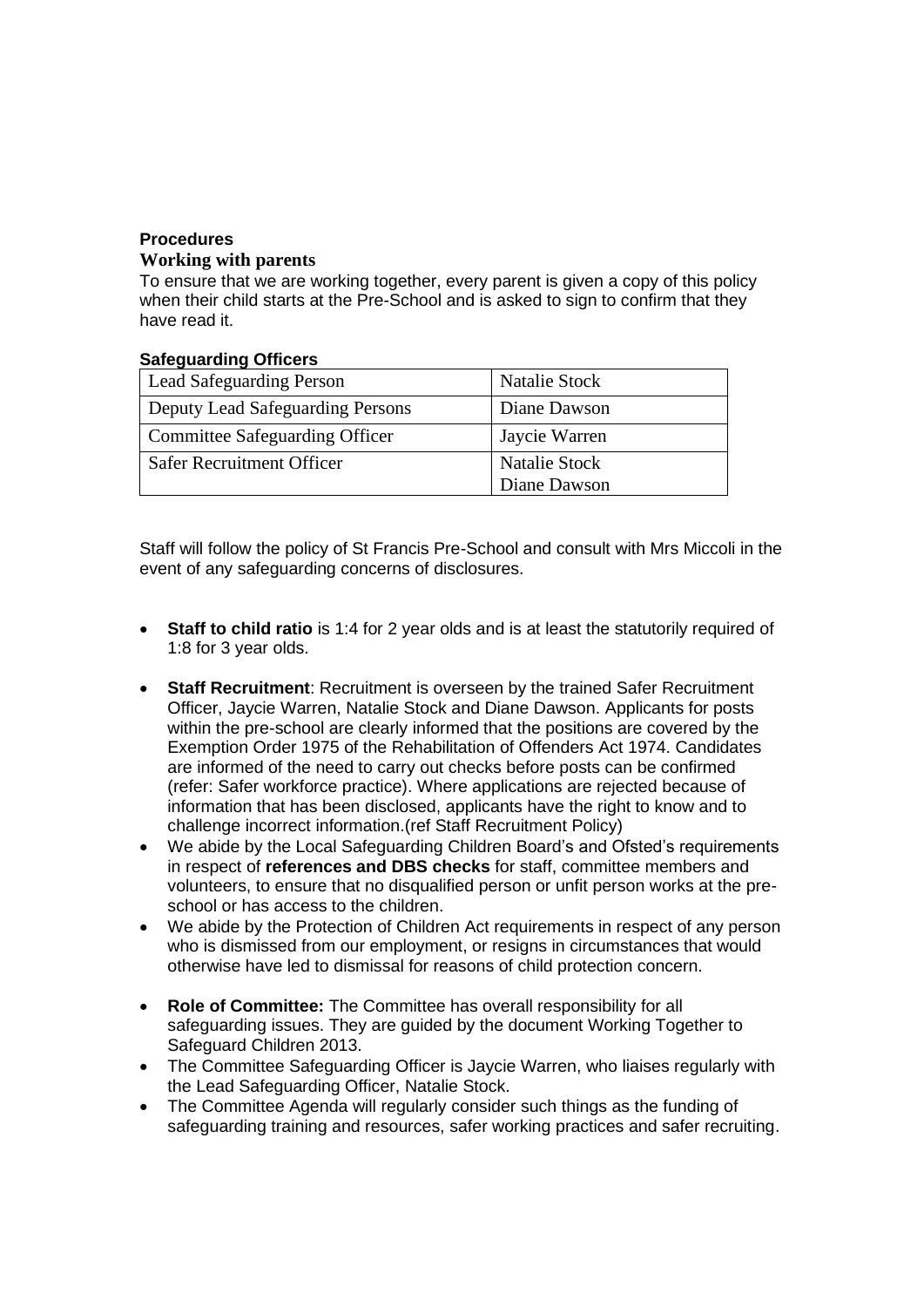- **Volunteers and students** never work alone or are left unsupervised. (ref: Non-Vetted Adults and Students Policy)
- **Visitor book** is used for recording the details of all visitors to the pre-school.
- **Securely locked outer gate and inner doors** to ensure that we have control over who comes into the pre-school so that no unauthorised person has unsupervised access to the children.
- We have **Policies** to protect the children in relation to issues associated with management, safer recruitment, confidentiality, data and IT, photographs, mobile phones and social media, substance abuse. Our Health and Safety policy covers matters relating to safe and secure environments and resources.
- We work with parents, through the **key teacher system** to ensure that we are aware of any home issues that may impact on the well-being of the child.
- We offer **home visits** to parents as a way of easing the integration between home and school before a child starts or at any time when it is felt such a link would be beneficial to the child and its family

## **Safeguarding Training**

- The lead individuals Natalie Stock and Diane Dawson have attended lead responsibility training.
- All staff attend regular training opportunities in safeguarding children, every three years, to ensure that they are able to recognise the signs and symptoms of possible physical abuse, emotional abuse, sexual abuse and neglect and so that they are aware of the local authority guidelines for making referrals.
- All staff have regular updates of current Safeguarding issues/policies/legislation at least every 2 years
- All new staff are given basic safeguarding training as part of their Induction within 5 days of starting work and prior to attending a Safeguarding course
- All staff are advised to '**Think the unthinkable'**
- We ensure that all staff members are aware of the procedures for reporting and recording their concerns in the pre-school as part of their induction. Basic guideline **cue cards and relevant phone numbers are displayed** in the preschool for quick and confidential reference for staff and parents.
- All staff are also asked to follow their instincts based on their knowledge of the children and to complete a confidential form when **'Something is not quite right'** to ensure early signs of a problem are not missed
- Committee members are made aware of the Committee's role in the Pre-School's responsibilities for the safeguarding of the children in its care, through relevant Governor/Committee member training

#### **Prevent**

Pre-School recognises its responsibilities in assessing the risks to young children of extreme/radical views by ensuring staff have training/information to give them the knowledge and confidence to recognise signs/evidence of children at potential risk.

The Pre-School takes account of advice provided in the documents:- The prevent Duty – Departmental advice for schools and childcare providers (June 2015)

Promoting fundamental British values as part of Spiritual, Moral and Culture in schools – Departmental advice for maintained schools (2014)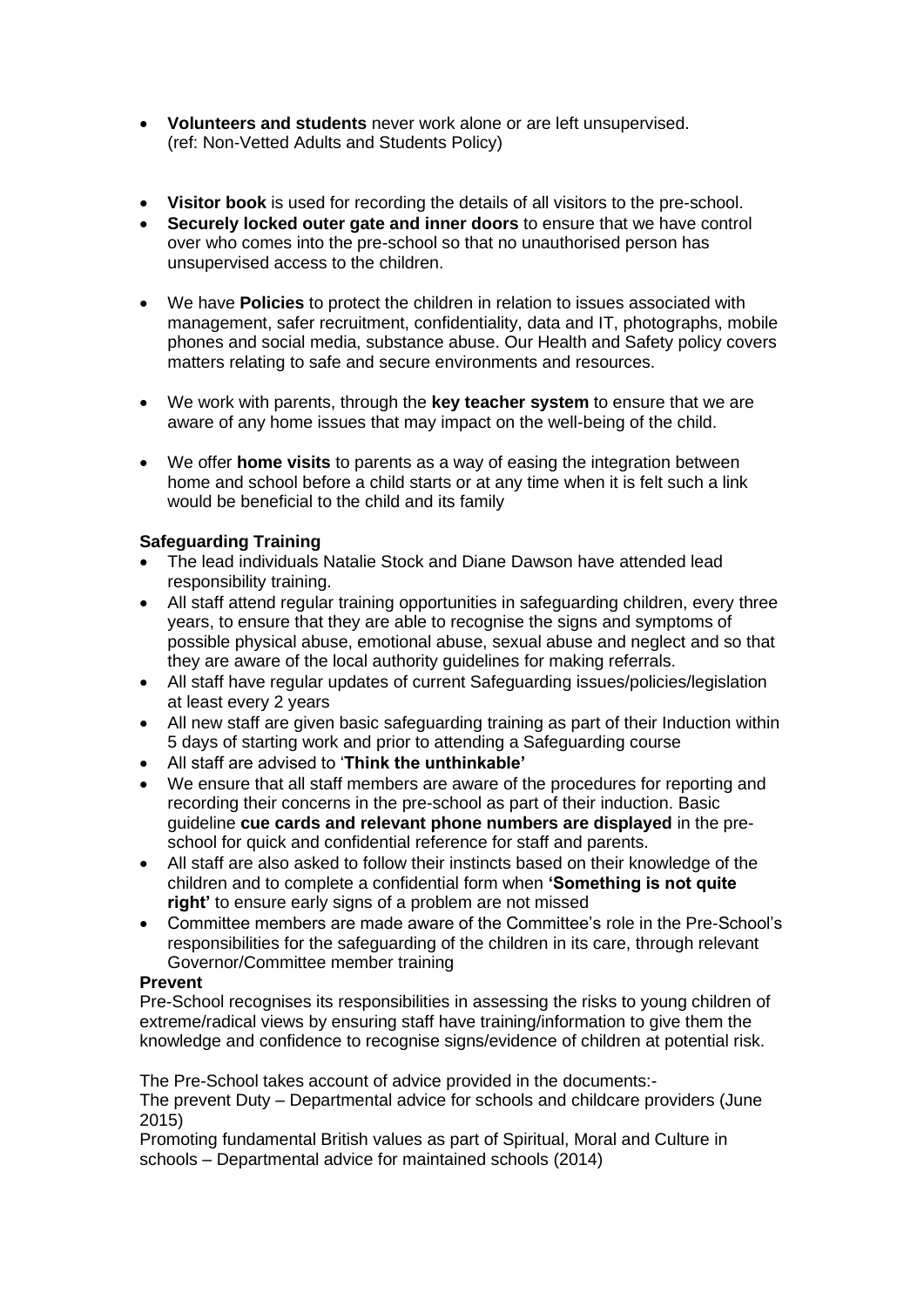## **Environment**

The layout of the classroom and outside area allows for constant visual supervision of the children. The staff to child ratio is maintained inside and outside the classroom at all times. The outside area is secured by an outer fence and locked gate and set within that a further enclosed secure play area. Both inside and outside areas are regularly assessed for risks.

Parents provide lists of people other than themselves who are allowed to collect their children using a password system.

#### **Curriculum**

- We introduce key elements of child protection into our foundation stage curriculum, so that children can develop understanding of why and how to keep safe, and the self-confidence and language to help them stay safe
- We create within the pre-school a culture of value and respect for the individual.
- We ensure that this is carried out in a way that is appropriate for the ages and stages of our children.

## **Concerns**

- We follow the guidance of the Berkshire Local Safeguarding Children Board Inter-Agency Child Protection and Safeguarding Procedures when investigating any concerns/suspicions relating to the abuse of a child.
- We acknowledge that abuse of children can take different forms physical, emotional, sexual and neglect.
- When children are suffering from physical, sexual or emotional abuse, this may be demonstrated through changes in their behaviour, or in their play. Where such changes in behaviour occur, or where children's play gives cause for concern ('something is not quite right'), the pre-school investigates.
- We allow investigation to be carried out with sensitivity. The pre-school staff take care not to influence the outcome either through the way they speak to children or ask questions of children.
- Where a child shows signs and symptoms of 'failure to thrive' or neglect, we make appropriate referrals.

#### **Disclosures**

Where a child makes a disclosure to a member of staff, that member of staff:

- offers reassurance to the child;
- listens to the child; and
- gives reassurance that she or he will take action.
- The member of staff does not question the child

#### **Recording suspicions of abuse and disclosures**

- Staff make a record of:
- The child's name:
- The child's address:
- The age of the child;
- The date and time of the observation or the disclosure;
- An objective record of the observation or disclosure;
- The exact words spoken by the child;
- The name of the person to whom the concern was reported, with date and time; and
- The names of any other person present at the time.

(Appendix 1 Concern Form)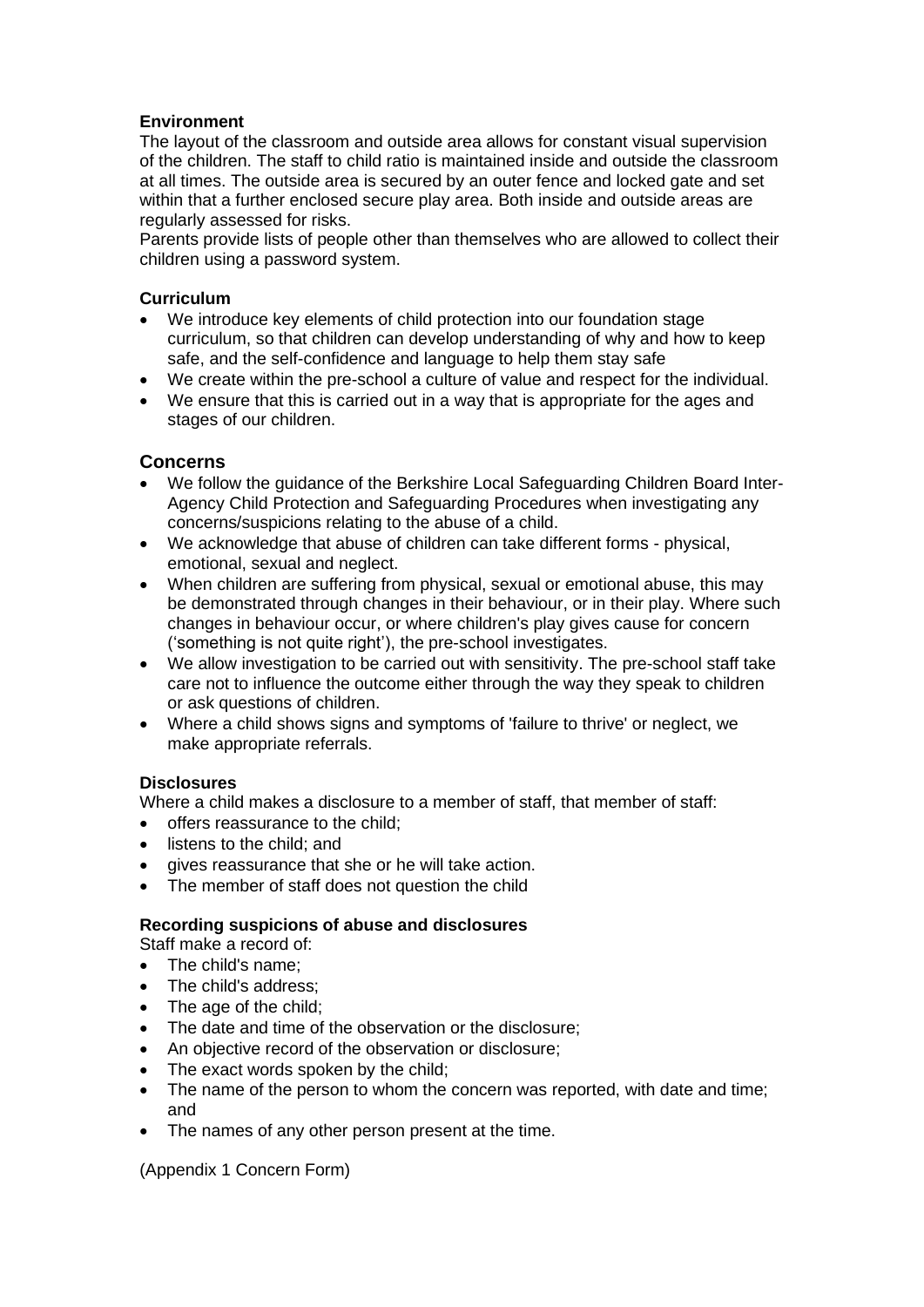These records are signed and dated and given directly to the Designated Safeguarding Person or Deputy if they are on duty, and are kept in a separate locked confidential Safeguarding file.

All members of staff know the procedures for recording and reporting.

## **Informing Parents**

• Parents are normally the first point of contact. If a suspicion of abuse is recorded, parents are informed at the same time as the report is made, **except** where the guidance of the Berkshire Local Safeguarding Children Board Inter-Agency Child Protection and Safeguarding Procedures do not allow this. This will usually be the case where the parent is the likely abuser. In these cases the investigating officers will inform parents.

(Appendix 2 Format for action following referral of concern to the Social Services)

# **Confidentiality**

• All suspicions and investigations are kept confidential and shared only with those who need to know. Any information is shared under the guidance of the Berkshire Local Safeguarding Children Board Inter-Agency Child Protection and Safeguarding Procedures

## **Support to families**

- The pre-school takes every step in its power to build up trusting and supportive relations among families, staff and volunteers in the group.
- The pre-school continues to welcome the child and the family or other carer/guardian whilst investigations are being made in relation to abuse in the home situation.
- Confidential records kept on a child are kept in a locked cupboard and only shared with the child's parents or those who have parental responsibility for the child, only if appropriate under the guidance of the Berkshire Local Safeguarding Children Board Inter-Agency Child Protection and Safeguarding Procedures
- With the proviso that the care and safety of the child is paramount, we do all in our power to support and work with the child's family.

# **Complaints**

• We ensure that all parents and staff know how to complain about any failures to comply with the Statutory Framework EYFS 2014 for the safety of children, within the pre-school, which may include an allegation of abuse. (See Complaints Policy)

#### **Whistle Blowing - Allegations involving Pre-School Staff or Volunteers**

- We follow all the disclosure and recording procedures when investigating an allegation that a member of staff or volunteer has abused a child as if it were an allegation of abuse by any other person.
- To reduce the risk of allegations, all staff should be made aware of the guidance in the Government document **Safer Working Practice for Adults who Work with Children in Education Setting**
- A member of staff reporting a concern about another member of staff should contact either: The Lead (Natalie Stock) or Deputy (Diane Dawson) Safeguarding Persons, or the Committee Safeguarding Officer (Jaycie Warren), the RBWM Early Years Childcare Officer – MASH (01628 683150 / 01344 786 543) the RBWM LADO – (01628 683234)